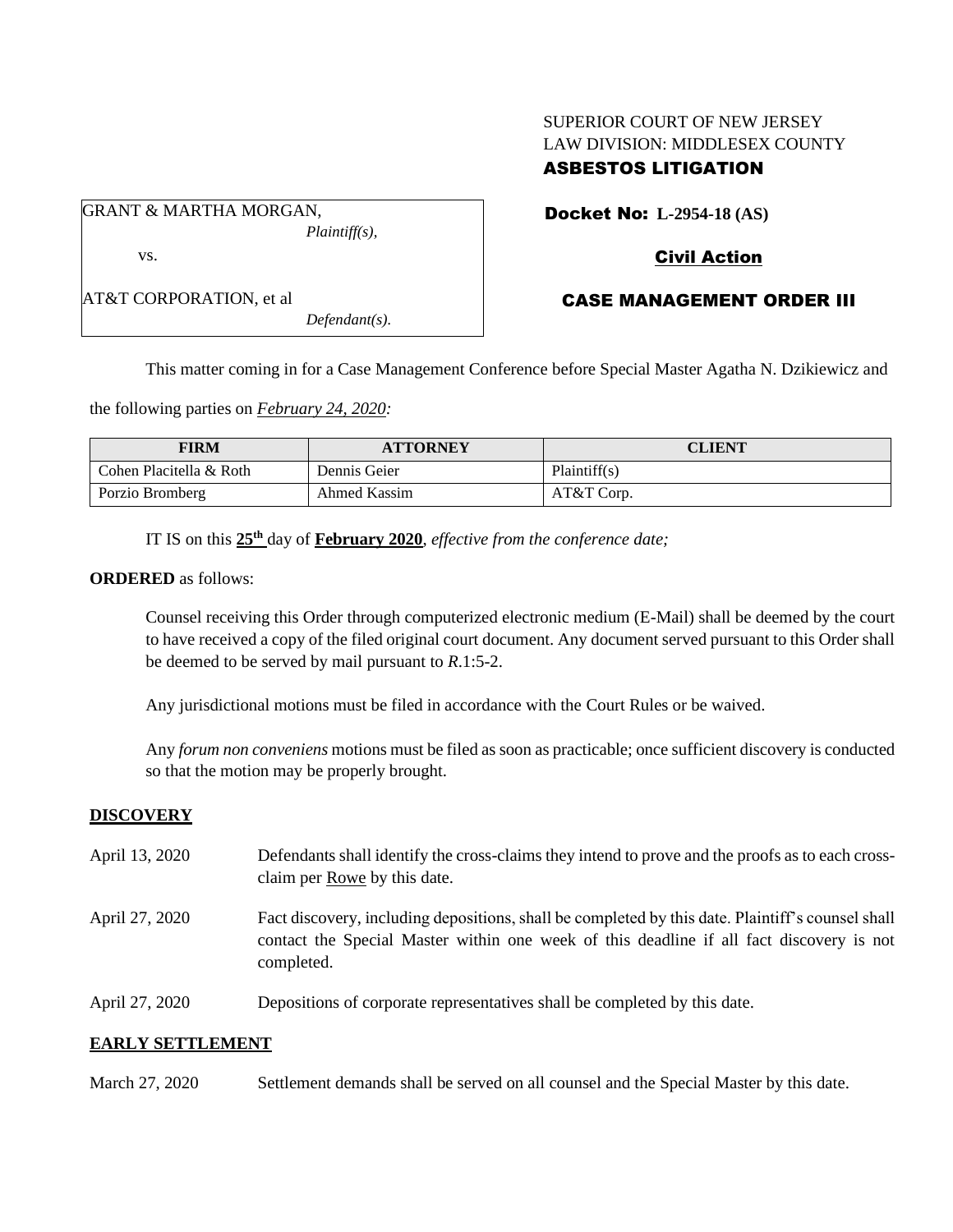## **MEDICAL EXPERT REPORT**

| May 29, 2020           | Plaintiff shall serve medical expert reports by this date.                                                                                                                                                                                               |
|------------------------|----------------------------------------------------------------------------------------------------------------------------------------------------------------------------------------------------------------------------------------------------------|
| May 29, 2020           | Upon request by defense counsel, plaintiff is to arrange for the transfer of pathology specimens<br>and x-rays, if any, by this date.                                                                                                                    |
| <b>August 28, 2020</b> | Defendants shall identify its medical experts and serve medical reports, if any, by this date. In<br>addition, defendants shall notify plaintiff's counsel (as well as all counsel of record) of a<br>joinder in an expert medical defense by this date. |

## **LIABILITY EXPERT REPORTS**

| May 29, 2020 | Plaintiff shall identify its liability experts and serve liability expert reports by this date or |
|--------------|---------------------------------------------------------------------------------------------------|
|              | waive any opportunity to rely on liability expert testimony.                                      |

August 28, 2020 Defendants shall identify its liability experts and serve liability expert reports, if any, by this date or waive any opportunity to rely on liability expert testimony.

#### **SUMMARY JUDGMENT MOTION PRACTICE**

- June 26, 2020 Summary judgment motions shall be filed no later than this date.
- July 24, 2020 Last return date for summary judgment motions.

### **ECONOMIST EXPERT REPORTS**

- May 29, 2020 Plaintiff shall identify its expert economists and serve expert economist report(s), if any, by this date or waive any opportunity to rely on economic expert testimony.
- August 28, 2020 Defendants shall identify its expert economists and serve expert economist report(s), if any, by this date or waive any opportunity to rely on economic expert testimony.

### **EXPERT DEPOSITIONS**

September 25, 2020 Expert depositions shall be completed by this date. To the extent that plaintiff and defendant generic experts have been deposed before, the parties seeking that deposition in this case must file an application before the Special Master and demonstrate the necessity for that deposition. To the extent possible, documents requested in a deposition notice directed to an expert shall be produced three days in advance of the expert deposition. The expert shall not be required to produce documents that are readily accessible in the public domain.

### **PRE-TRIAL AND TRIAL**

June 17, 2020 The settlement conference previously scheduled on this date is **cancelled**.

 $\_$  , and the set of the set of the set of the set of the set of the set of the set of the set of the set of the set of the set of the set of the set of the set of the set of the set of the set of the set of the set of th